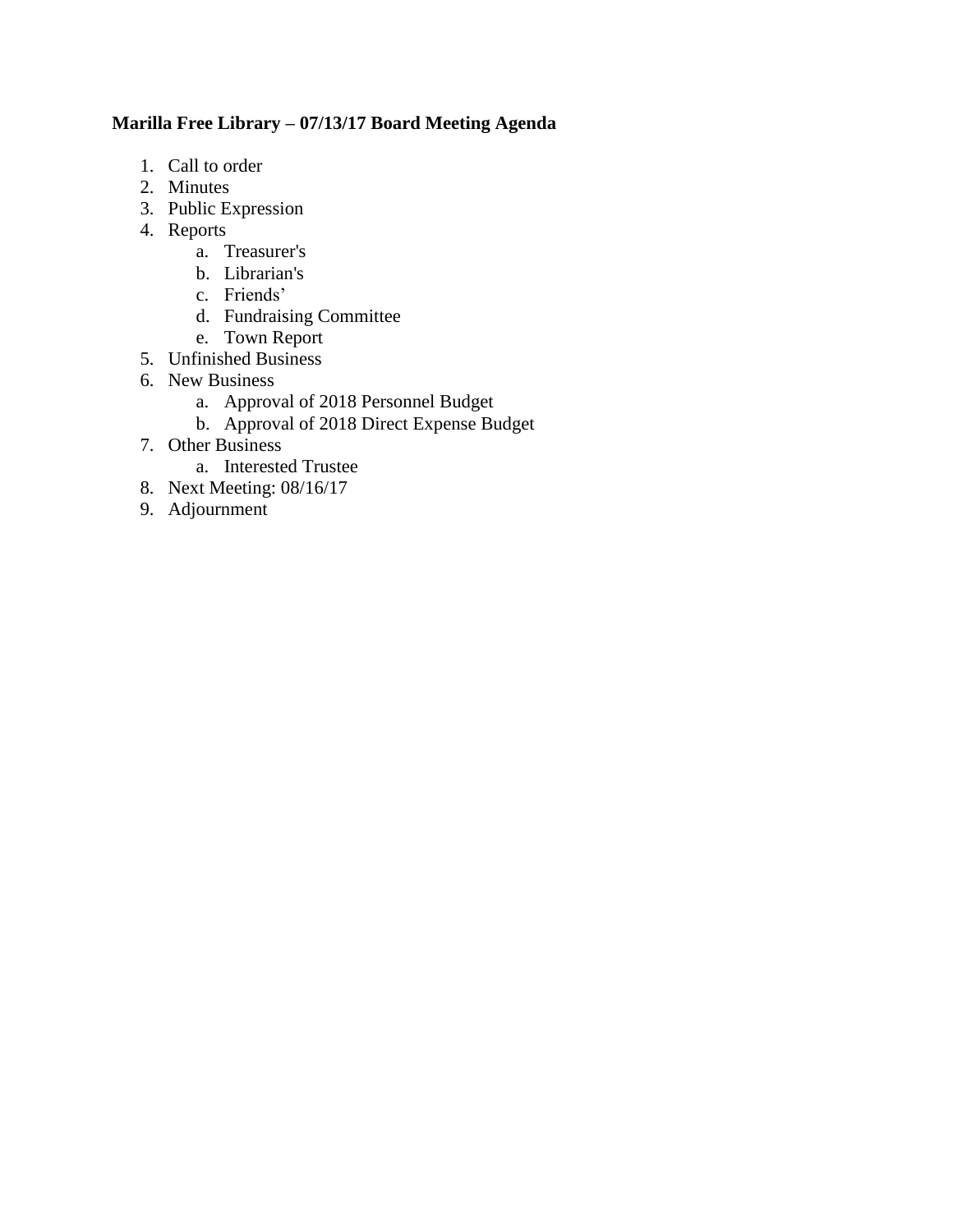## **Marilla Free Library – 07/13/17 Board Meeting Minutes**

- 1. **Call to order –** 7:40pm. *In attendance*: Shannon Thompson, Kristen Matthews, Jay Walkowiak, Joanne Goellner, Marsha Wingate, Judy Farmer. *Absent*: Lorraine Martzolf, Nellie Niespodzinski, Julie Lathrop (town liaison). *Also present:* Rachelle Walker.
- *2.* **Minutes –** Previous meeting minutes approved as written. *1 st motion Joanne Goellner, 2 nd by Marsha Wingate: all in favor with none opposed.*
- **3. Public Expression** No public expression.
- **4. Reports**
	- **a. Treasurer's –** *(for full account details including balances, see the Treasurer's Report on file at the library)* Previously approved Makerspace items were paid for with money transferred from the Memorial Savings to Memorial Checking account. Money donated from the Marilla Kiwanis Club was deposited into the Memorial Checking account. As discussed last meeting, money was transferred from the Town Account into the Fundraising Account in order to maintain a balance to avoid bank fees. Funds from the operating account paid for the previously approved bills.
	- **b. Librarian's –** *(see attached Librarian Report for complete details)* Laptop use is up for the month and year to date use is the same as last year. Wireless usage is down for the month and year. Patron count was down for the month however up for the year.

The library started a buckle raffle to encourage children to check out books. Two of the library's summer programs are already filled. The Makerspace items previously ordered are beginning to come in. The library received a donation from the Lions Club of East Aurora and from Dylan and Biance Mochrie who had a lemonade stand to benefit the library. The library has begun Kantola Training for all staff and also received information about a special grant from DiPietrio's office worth \$500 for programming.

- **c. Friends'** Their next meeting is August  $8<sup>th</sup>$  at 7pm.
	- They are still figuring out bank logistics for the new officers.
	- Have temporarily stopped accepting donations for their upcoming book sale due to flooding at the storage facility.
	- Finalizing paperwork for 501c3.
	- Working on updating their by-laws at their next meeting.
- d. **Fundraising Committee –** Funfest was successful.
	- New method of selecting raffle tickets for prizes was more effective.
	- Mr. No-the Balloon Guy was very well received.
	- 83 admission tickets sold vs. 63 last year. Profit was down slightly in food, games, and raffle tickets compared to last year.
	- Several local newspapers did not include advertisement for the event. It was not on the Town sign.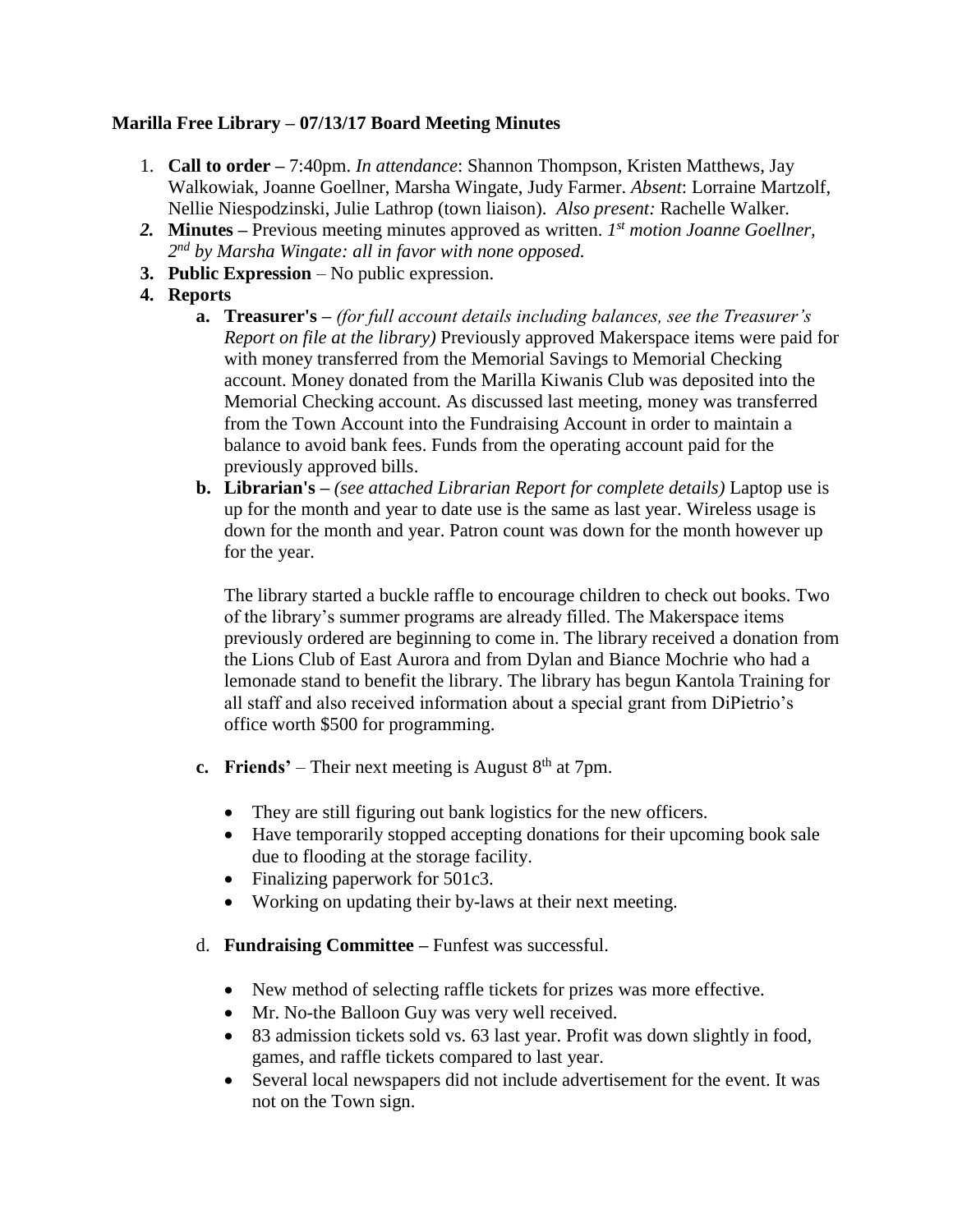Thinking about adding some additional adult activities/components and switching the date to the last week of July for next year.

For the next Fundraising event, Shannon contacted a few venues for more information. (Rusty Nickel/42 North).

- **e. Town Report –** Julie was not present due to the Town Meeting being at the same time as the Library meeting.
- **5. Unfinished Business –** Jay started to replace the benches with the new material.

## **6. New Business -**

- **a. Approval of 2018 Personnel Budget -** *(for more information, see complete Personnel Budget on file at the Library)* In terms of personnel hours, there was an increase from 16 to 18 hours made and upon review, Shannon felt that the hours should be changed back. Caretaker hours decreased from 8 to 7 hours, the cleaner was left at 7. For the positions of clerk and senior clerk, Shannon felt we should switch some hours around to keep the clerk hours the same and increase the senior clerk. Over-all, hours were switched but there were no additions or decreasing.
- **b. Approval of 2018 Direct Expense Budget –** *(for more information, see complete Budget on file at the Library)* Over-all the budget increased by \$131. One increase was seen in postage and a decrease was seen in janitorial expenses. After review by the Board, *Jay made a motion to accept the budget as written. Judy was 2nd . All in favor; none opposed.*
- **c.** Shannon presented bills for approval by the board:
	- **GTF Plumbing –** (operational) for repair of broken air conditioner: \$250
	- **Tom Thompson (caretaker)** (janitorial) for purchase of Mr. Clean, buckets, vacuum belt, plants: \$33.51
	- **Shannon Thompson (director)** (operating) biannual mileage check: \$219.19
	- Makerspace Items (programming?)
		- $\triangleright$  Ozmo robot: \$138.00
		- $\triangleright$  Snap Circuit kits (4): \$76.48
		- $\geq$  Ozobot 2.0/Sphero: \$248.98

*Jay made a motion to approve payment of the bills. The second motion was made by Judy. All in favor; none opposed.* 

## **7. Other Business**

**a. Interested Trustees –** Rachelle Walker attended the meeting and is interested in becoming a library trustee. She shared a about herself, her experience, and why she would like to become a trustee.

The board moved to executive session at 8:44pm to discuss personnel matters. Executive session was adjourned at 8:54pm. *First motion made by Jay. The second motion made by Marsha. All in favor; none opposed.* It should be noted that during session, the board approved Rachelle Walker as a trustee to the Marilla Free Library.